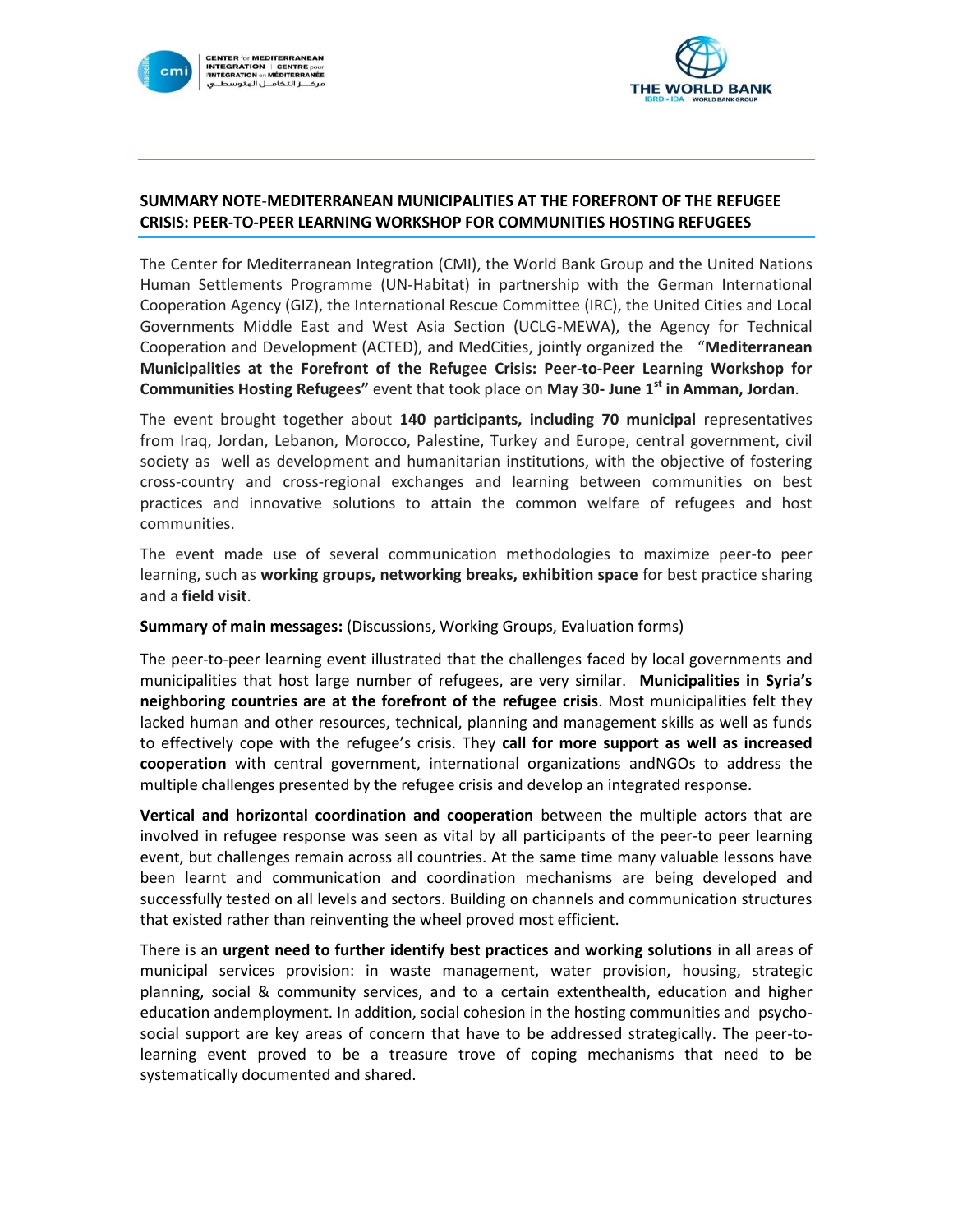



#### **1. SUMMARY OF MAIN MESSAGES OF THE EVENT**

- **RESPONSE CAPACITY**: The refugee influx impacted the public service delivery significantly, most importantly waste management, housing and services to refugees. Most of these sectors are the responsibility of the municipalities, and need direct support. The majority of municipalities confirmed that they were not well prepared to respond to this refugee crisis in terms of technical skills, human resources and financial needs.
- **RESILIENCE:** Municipalities have demonstrated extraordinary resilience to the refugee crisis. Developing resilience approaches and strategies to the crisis was discussed as a useful approach to strengthen the preparedness, response and recovery capacities of municipalities and citizens to face future shocks and crisis in a longer term framework.
- **IMPROVED COORDINATION:** Strengthened coordination between local and national authorities is vital, especially on selected sectors such as employment, livelihood, health and education, and to improve institutional and financial arrangements for a local response to the crisis. Local authorities collaborate with NGOs on a regular basis to provide better services. Ineffective coordination remains however an area of concern. Local authorities called for a concrete improvement of coordination and transparency for the sustainable improvement of municipal services to host populations and refugees.
- **HOST COMMUNITY AND REFUGEES INVOLVEMENT** in policy design and implementation processes is key to increase knowledge on the needs and resources of the population, insure sustainability of actions, and increase social cohesion. The PRIVATE SECTOR is an important stakeholder for the development of long term solutions, including housing, employment and local economic development. It needs to be supported and encouraged by national and local authorities to better enable employment generation and investments in infrastructure.
- **ENSURING SOCIAL COHESION** is also a key priority for coexistence and stability within host municipalities, which can be reached through selected actions involving refugees and host communities together, as experience has shown.
- **BETTER CITY DATA**: Municipalities are in general well aware of the scope and number of displaced population in their area. But the discussions highlighted a need for collecting and assembling specific data and analysis on the municipal reality of the refugee population (population characteristics,skill/education profile, existing infrastructures, land and buildings, etc.) in a more systematic manner, in order to better inform policies and actions.
- **MUNICIPAL LEADERSHIP**: Hosting communities are at the forefront of the refugee crisis and offer their hospitality and services to the new refugee population. They are providing an outstanding global good by hosting refugees. Municipalities assumed this responsibility. Continued leadership is crucial to ensure and strengthen effective service delivery.

## **2. AREAS FOR SUPPORT AND FOLLOW UP**

- 97% of participating municipalities confirmed the need for additional support in the shortand medium term. Technical/financial/knowledge support should be directly provided to municipalities. Areas include: better municipal services provision in priority sectors (Solid Waste managt/Water management/Services to refugees); Capacity-building for municipal staff in crisis management; and planning skills.
- PARTNERSHIPS and INCLUSION: Build strong partnerships; "connect cities". Municipalities confirmed their interest for city-to-city learning, and connection between cities.Participants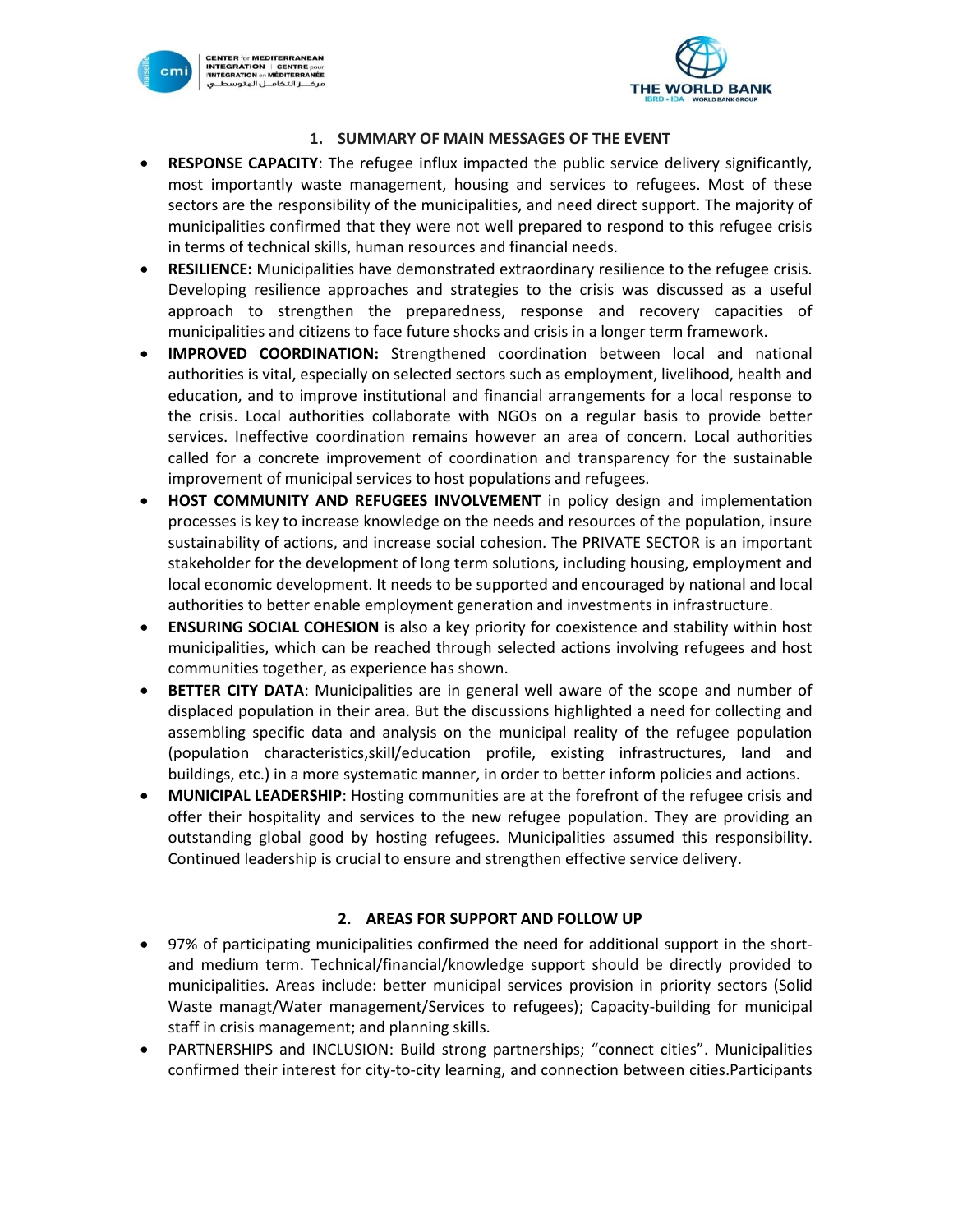



requested to involve more Syrian refugees, European municipalities, and smaller municipalities in further exchanges. They confirmed interest in pursuing the P2P exchange.

## **Proposed next steps: Peer-to–Peer (P2P) learning through the "Host Communities Learning Network"**

- **Set up of a P2P Learning Network**(Arabic/English) along with needed knowledge-sharing instruments (online/offline) by September.
- **Targeted P2P small scale workshops in priority sectors for municipal practitioners**(2016- 17): Hands-on and practical workshops geared towards identifying and adapting workable models for hosting municipalities. These workshops can be supported by other municipal practicioners beyond MENA, CSOs and international organizations that can provide expertise and best practice models.
- **Peer exchanges in host countries and technical field visits**(2016-17): preferably hosted by local municipalities on site for municipal practitioners in key sectors. The peer-to peer workshops should be accompanied by technical field visits prior and after the workshop to allow for case by case assessment and support.
- **Preparation of Best Practice Notes and lessons learned**(2016-17): Compile best practices that have been shared during the peer-to-peer learning workshop for each of the key sectors. Work with the respective implementing partner to clearly assess the components of the best practice approach, its prerequisites (success criteria) and positive short-term and long-term impact. Share the resulting compendium of best practice cases with all concerned stakeholders.
- **Annual P2P Workshop in host countries bringing working groups together**(May/June 2017); similarly to the event in Amman, that allows cross-sectoral sharing of experience and report back on progress and lessons learnt from the national P2P meetings. The annual workshop should result in a publication that is shared online and compiles the most successful sectoral best practices and references to their implementing partners.

A partner coordination meeting to agree on next steps will be convened by mid-July.

## **3. SUMMARY OF THEMATIC SESSIONS**

 The summary of the findings and recommendations was composed using the notes from the main thematic breakout sessions, each with three sub-topics:

1.Intergovernmental frameworks and institutions of coordination and cooperation to improve local resilience to the refugee crisis

2.Service Delivery and Preparedness of Local Governments, including in collaboration with non-governmental actors

3.Local Economic Development and Labor Market Inclusion

4.Building and strengthening Social Cohesion between Refugees and Host Communities.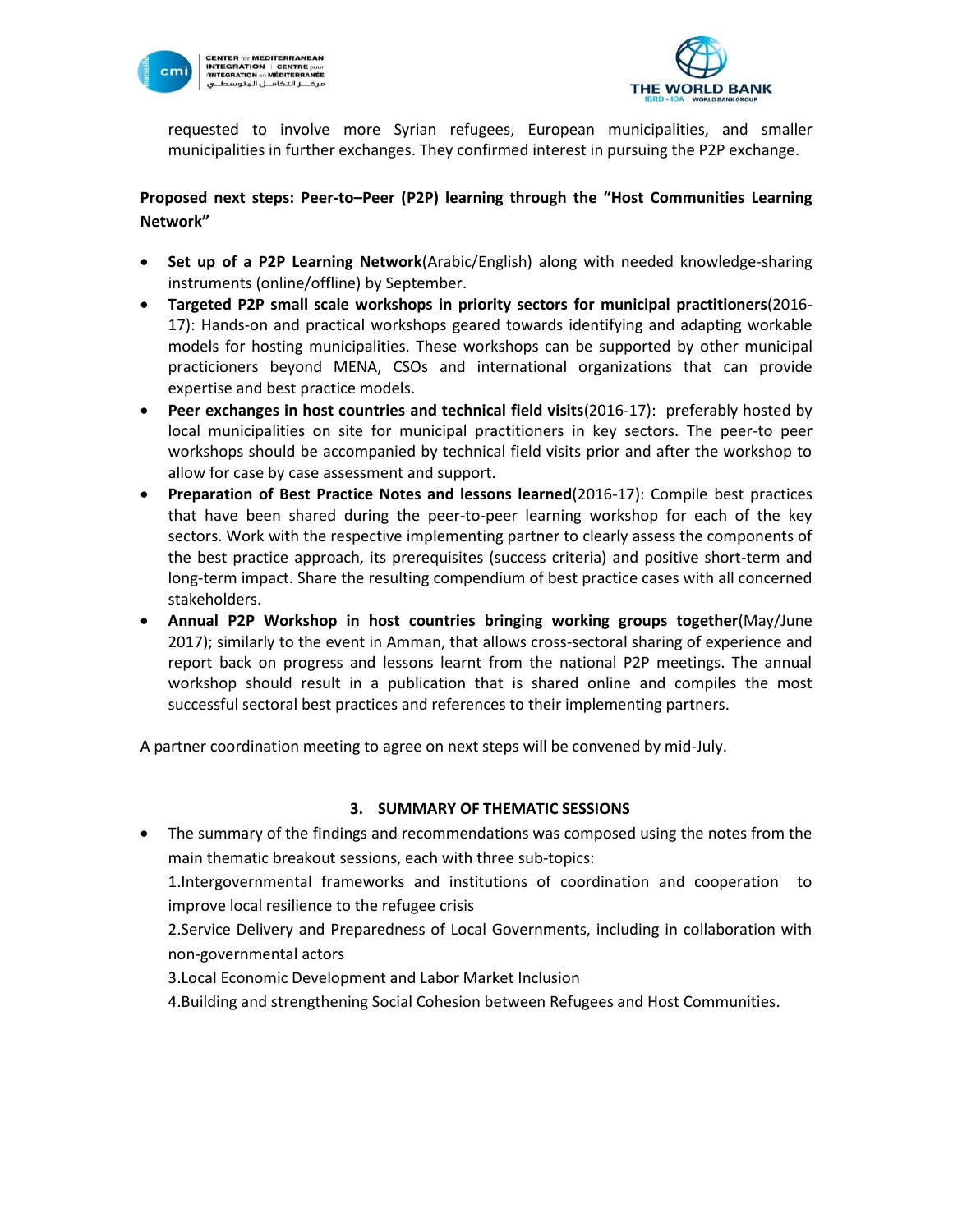

CENTER for MEDITERRANEAN<br>INTEGRATION | CENTRE pour<br>|'INTÉGRATION en MÉDITERRANÉE<br>مرکـــز التخامـــل المتوسطـــي



**THEME 1: Intergovernmental frameworks and institutions of cooperation to improve local resilience to the refugee crisis**

#### **Lessons learnt**

- Developping city strategies including the resilience approach allows for better preparedness to shocks such as abrupt inupts of new inhabitants; facilitates project design and ownership by the municipality; creates consensus among different parties, raises awareness and creates a pathways for the direct involvment of international donors, civil society and all political representatives.
- Central and municipal coordination is essential in providing a holistic and integrated response to the challenge of hosting refugees. It allows for the more efficient and targeted distribution of resources, as well as the sharing of experiences and expertise between different levels of government. For example, including local authorities in migration management policies (best practice in Turkey where unions of municipalities where included in the national migration management plan) improves the resilience capacities of cities.
- The limited mandate of municipalities is a common obstacle to integrated resilience policies: decentralisation or heightened municipal responsibilities may increase the competences and capacities of the municipalities to politically decide and allocate their own resources.
- Developing municipal investment programs that generate revenues is a way to increase municipal capacities.

#### **Recommendations**

- Develop planningcapacity of local authorities including through staff training and the development of municipal databases to improve city data.
- Create one-stop integration points for refugees with adequate resources and trained staff (with intercultural competences) in order to allow for the early intervention and activation of refugees (best practice in Germany)
- Support the development of municipal infrastructure in light of the abrupt increase of population and capitalize on opportunities to develop revenue generating services
- Better coordinate and target donors support to local governments affected by the influx of Syrian refugees, with avoiding duplication of studies and programs; International donors and development agencies to include local authorities in response plans.
- Ensure that refugee distribution is based on municipal absorption to deliver services
- Replicate the proposed solutions, and resilience approach with Syrian municipalities

## **THEME 2: Service Delivery and Preparedness of Local Governments, including in collaboration with non-governmental actors**

## **Lessons learnt**

- Since the beginning of the crisis, less than 1% of the funding raised by the international community has been allocated to projects that include local authorities. This puts a threat on local governance and finally on stability of the region.
- Municipalities are key to address need of refugees and vulnerable populations in service delivery: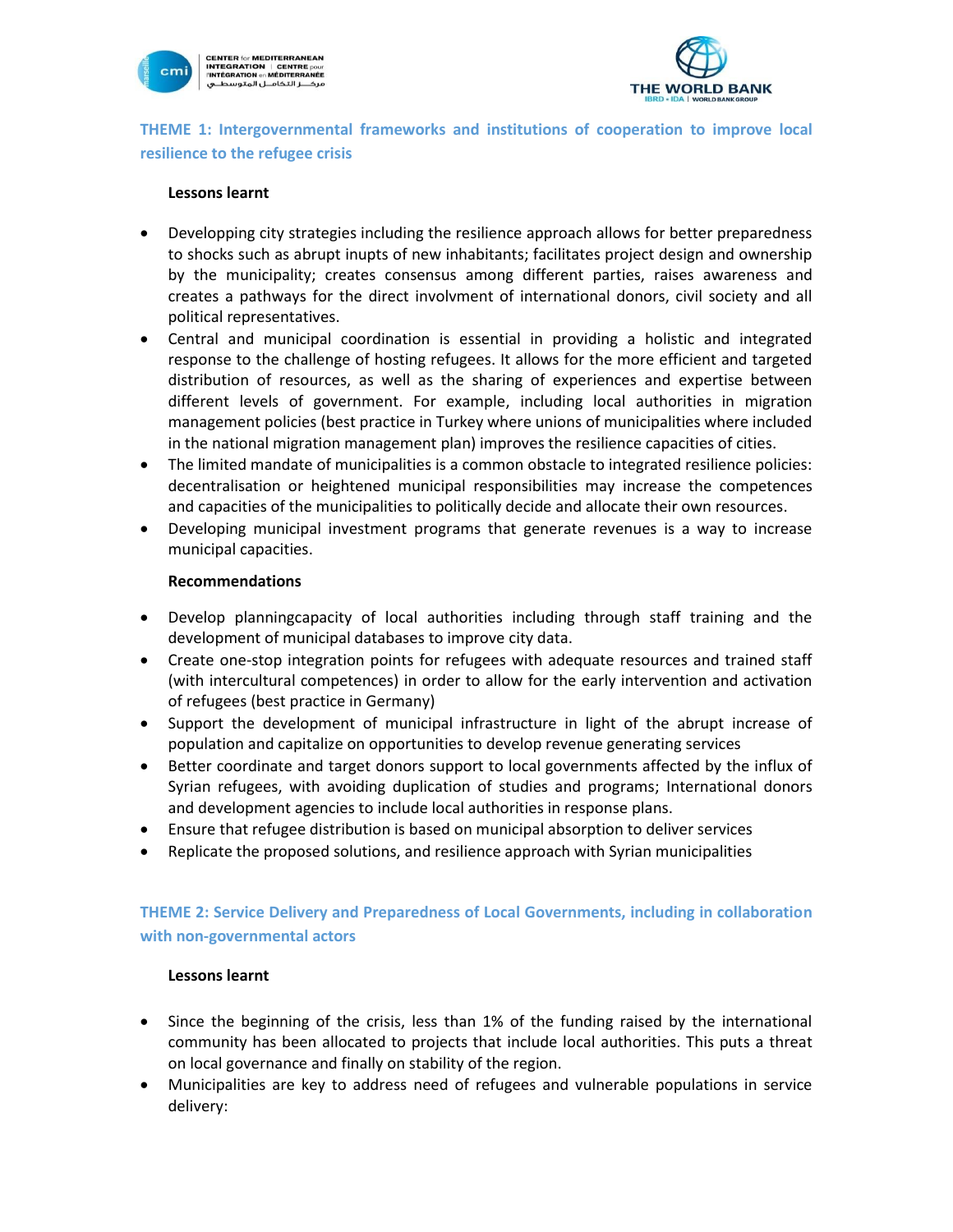

CENTER for MEDITERRANEAN<br>INTEGRATION | CENTRE pour<br>|'INTÉGRATION en MÉDITERRANÉE<br>مرکـــز التخامــل المتوسطــي



- Information collectors: Municipalities are instrumental to provide ground information for central authorities, NGOs and international organizations
- Resource providers : lands and buildings owned by the municipality
- Regulation facilitator: they can play a role in accelerating the process of construction permits, decrease of registration fees, legislation on waste.
- Honest broker agents: can facilitate the relations and agreements between all parties in a project (Donors, NGOs, private sector agents, beneficiaries)
- **•** Strategic planners & Project managers.

## **Recommendations**

- Develop ownership and leadership of municipalities prior to funding
- Strengthen project management capacities of municipalities
- Adopt an inclusive approach with all parties involved, with better transparency to enhance trust among all stakeholders to attain sustainable and efficient response plan
- Commitments from NGOs to coordinate their efforts in working with local authorities
- Support decentralized systems for certain services such as solid waste management or housing development
- Encourage market-based mechanisms to involve all parties, especially the private sector, and develop social responsibility principles: such as housing development by the private sector, or the "polluter pays" principle for waste management
- Develop peer-to-peer exchanges between countries and cities.

# **THEME 3: Developing shared growth in areas affected by the refugee crisis: from national to local actions**

## **Lessons learnt**

- Creating decent employment opportunities for refugees can encourage a shift from the informal to the formal sector. This can lead to mutual employment opportunities between host and refugee communities as well as new and increased investment possibilities.
- A valuable strategy for job creation consists in enhancing and utilizing Economic Developmental Zones for supporting different development tasks such as employment support and enhancing investment, providing jobs and revenue for local and refugee populations alike.
- Drafting local development and economic strategies for governorates and municipalities such as Mafraq or Irbid holds real potential for the scaling-up of municipal capacity.
- In host countries, the potential and importance of the private sector is often not recognized, neither by youth (who aspire to be employed in public sectors), neither by policy makers.
- It is essential to establish a common working culture to foster better opportunities for mutual employment between refugees and host populations. There is a need to identify the skills and qualifications of refugees to match them to the expectations of employers.
- Syrian investors in the diaspora can be encouraged to invest in host communities to generate employment and economic activity for locals and refugees.
- Scaling-up agricultural production and skills amongst refugees and vulnerable populations in host communities can contribute to rural and urban resilience alike.Increasing local food security with low-energy/water input agricultural production is an important step towards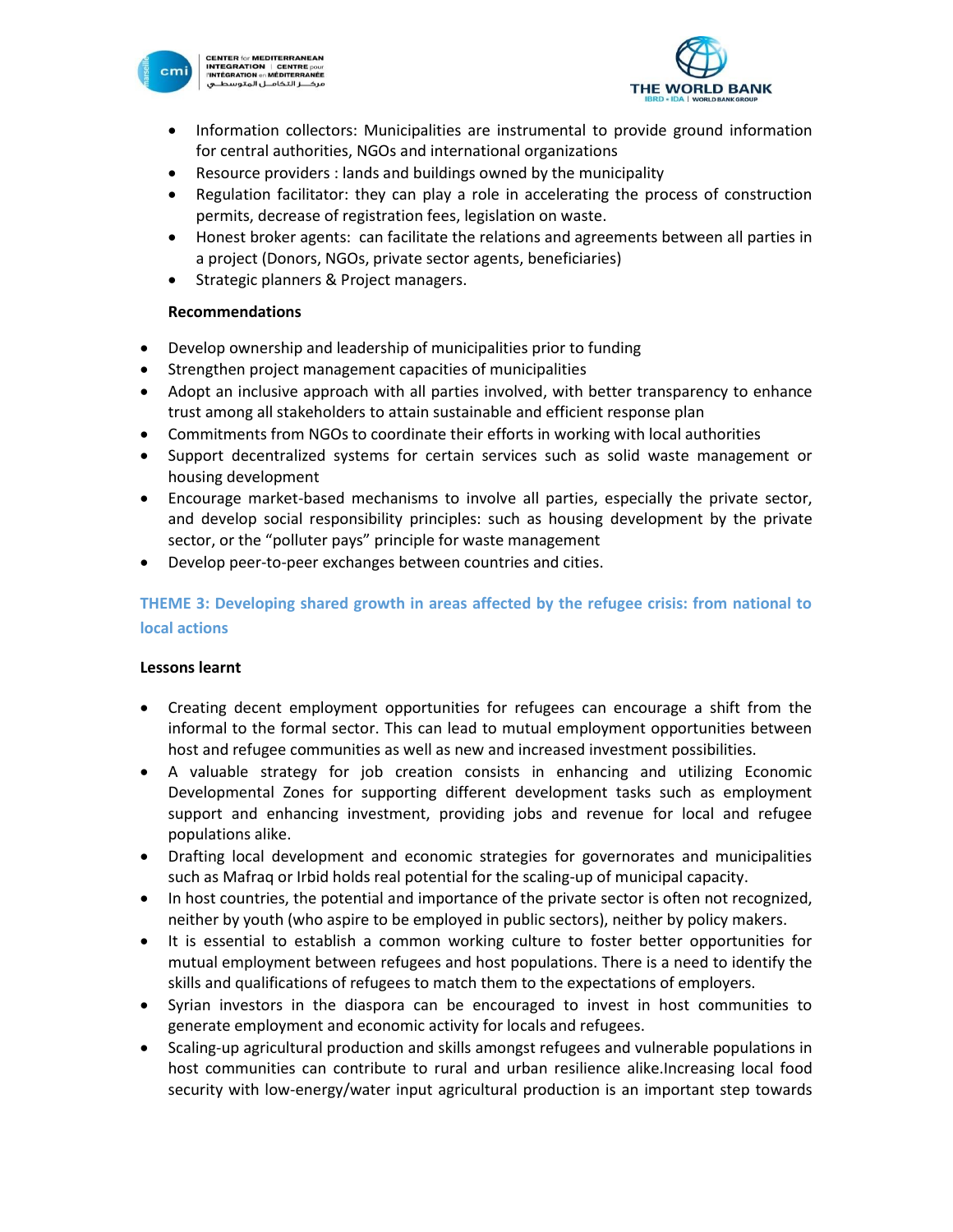

CENTER for MEDITERRANEAN<br>INTEGRATION | CENTRE pour<br>|'INTÉGRATION en MÉDITERRANÉE<br>مرکـــز التخامــل المتوسطــي



increasing environmental and socio-economic resilience, particularly in the MENA where water scarcity, desertification and volatile food prices threaten socio-environ. stability.

 Agriculture can contribute to social cohesion by turning refugees into a non-competitive, productive force instead of a burden. Refugee-inclusive agricultural production plots can increase local food security and boost the local economy while driving food prices down and remaining non-competitive for local populations.

#### **Recommendations**

- Host communities can enhance the capacities and skills of job seekers (including local and refugees) by creating professional training centers involving multiple stakeholders (municipal bodies, private and educational sectors). This can lead to enhanced employment opportunities, notably in priority municipal services such as solid waste management.
- At the legal level, it is essential to facilitate the process of obtaining work permits for refugees while offering continuous guidance through the legal process to access formal employment in host communities. A national framework is therefore necessary, comprising policies for the private sector to involve it in national development
- Municipalities can encourage the mutual transfer of skills between locals and refugees, while encouraging youth to acquire vocational skills, soft skills, an entrepreneurial mindset (backed by English and computer skills, volunteering, etc.). Municipalities can also strive to match youth job demands with employers' demands (through job fairs, job database such as in Sultanbeyli, Turkey, etc.). Training refugees in this manner, specifically youth, is essential to the process of refugee return and reconstruction.
- It is important to use the skills of Syrian refugees, by perceiving refugees not only as service recipients but as service providers (this is instrumental in the refugee camps, for instance).
- Food security is an essential component of regional security. Municipalities should therefore reflect on how they can increase their local food security and resilience (notably in terms of water) to be able to absorb incoming external shocks more effectively.
- Agricultural produce can create extensive chains of value for refugees and host communities alike. It provides a wealth of transferrable skills that can be learned by refugees during their time in exile, and then put to good use upon their return. Production and income occur after a single season, and can thereby fast-track the recovery process for returning refugees.

## **THEME 4: Building and strengthening social cohesion between refugees and host communities**

## **Lessons learnt:**

- Acknowledge that cultural differences, misconceptions and tensions exist and focus on how to overcome them.Recognition is an important factor that has to be considered in order to build common feelings of membership, trust and unity. This leads to cohesion amongst individuals and also amongst different social groups.
- Improve basic services, and use existing service delivery structures that can be supported by NGOs and international agencies, rather than creating parallel structures. (Health plays a crucial role, but also building economic opportunities)
- Include both host communities and Syrians in decision-making and create space for participation.